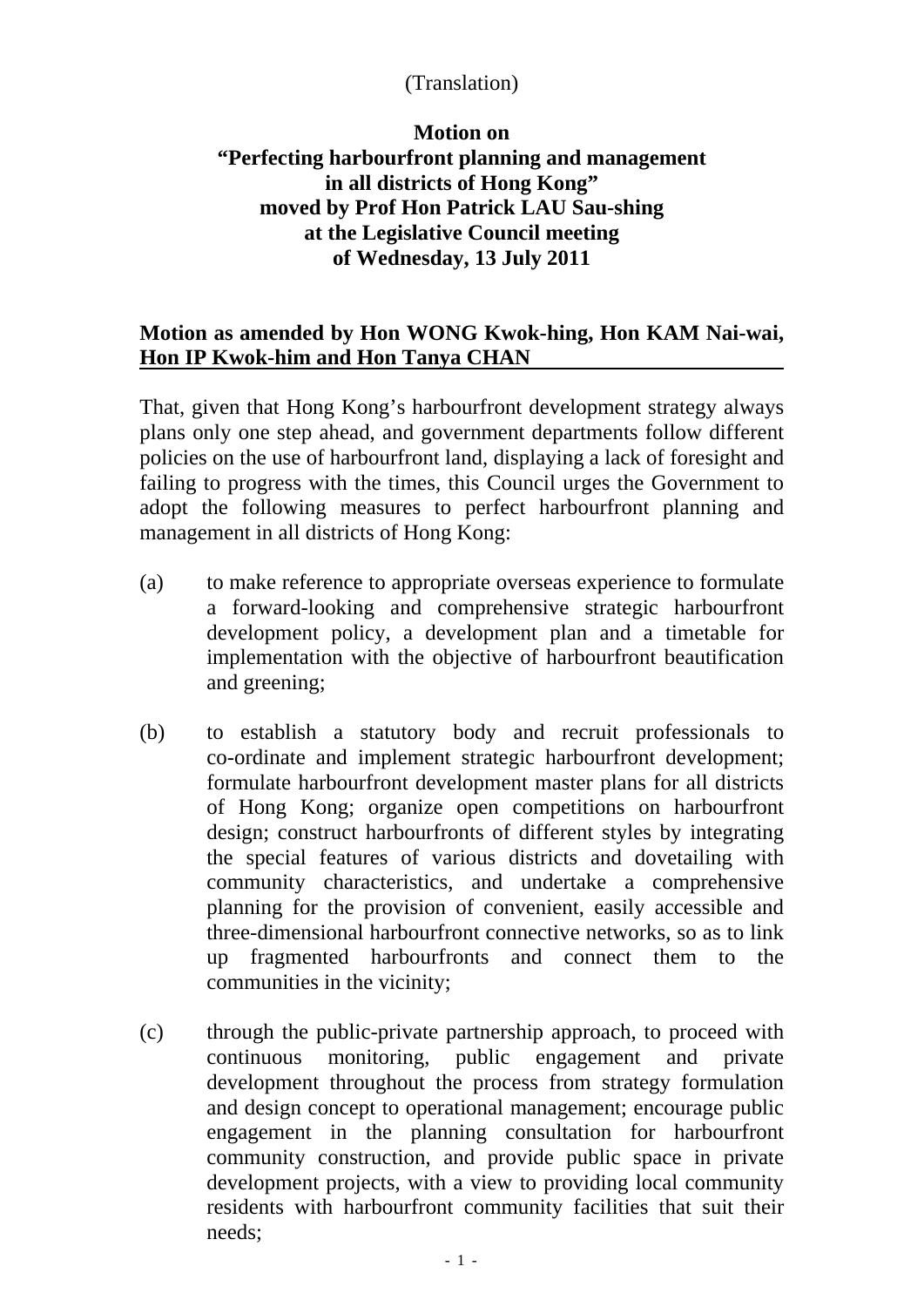- (d) to support tourism-based harbourfront development, provide high quality tourism facilities that are convenient and attract visitors, including various forms of water transport, and promote diversified leisure water sports, for example, the provision of vessel berthing spaces, water sports rafts, hydroplane and seafood restaurants, etc.;
- (e) to fully utilize harbourfront resources for holding a diversified range of tourism, recreational and festive events, such as international or local mega events such as dragon boat races, boat shows and cross-harbour swimming competitions, etc., with a view to boosting local community economy;
- (f) through harbourfront improvement plans, to revitalize and develop afresh decommissioned old piers and support the development of the local community economy;
- (g) with a view to dovetailing with the plan of harbourfront beautification and greening, and optimizing the precious natural endowment of Hong Kong's harbourfront, the top echelons of the Government should co-ordinate various government departments as early as possible to expeditiously formulate planning and make proper arrangements for the various existing waterfront urban public environment facilities, so as to turn negative factors into positive factors, and in turn revitalize to the fullest extent the various existing public facilities to dovetail with the new strategic development of the harbourfront; and
- (h) to manage harbourfronts with sustainable modes of financial operations;
- (i) when adopting the public-private-partnership approach for putting harbourfront construction and management under private development projects, to ensure that harbourfronts are accessible, and the public can freely enjoy harbourfronts without unreasonable restrictions; and
- (j) to expeditiously resolve the problem of harbourfront areas being used by public facilities or falling within privately-owned land, so that more harbourfront lands can be linked up to form harbourfront promenades for public enjoyment;